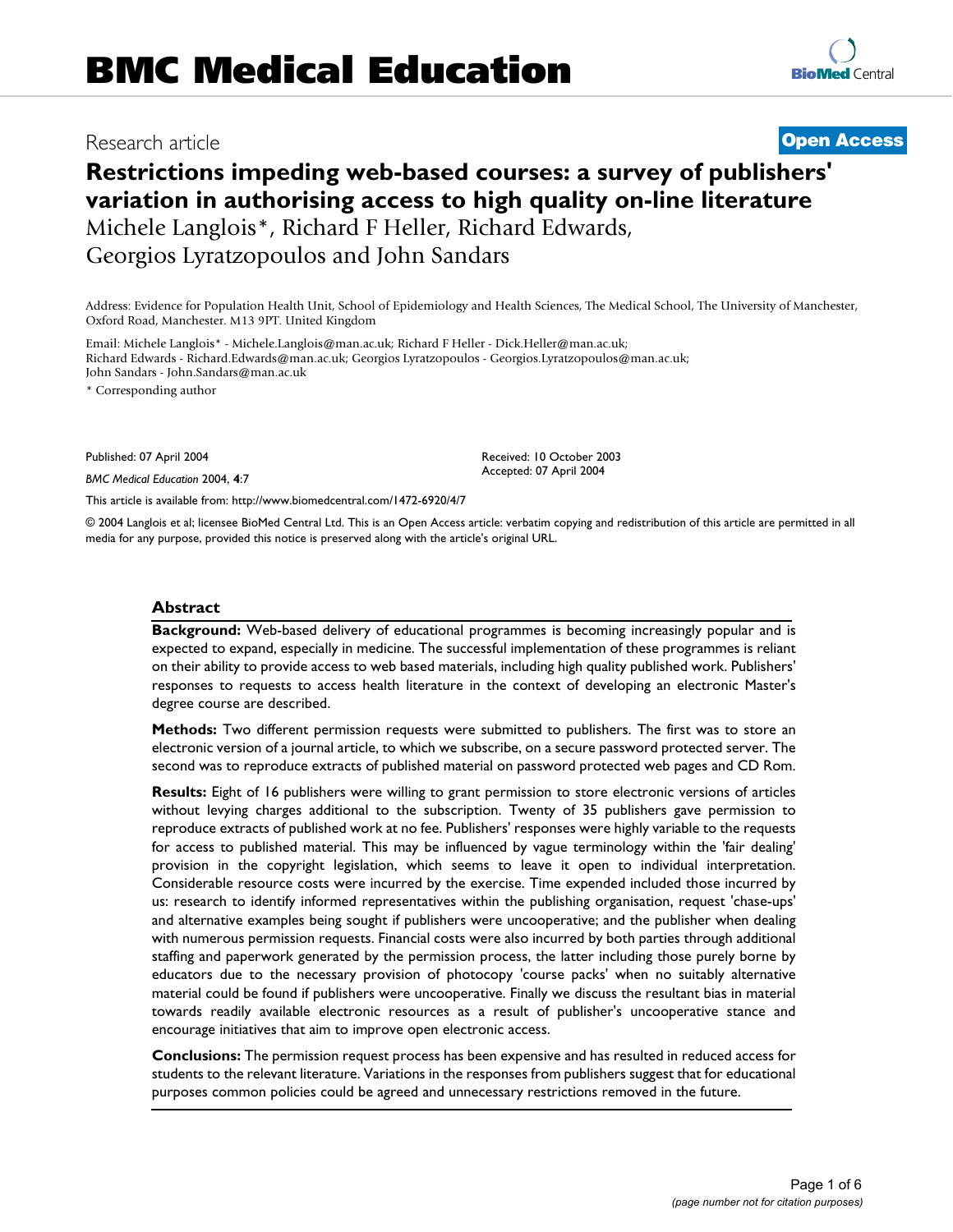# **Background**

There is increasing interest in the use of web based resources in teaching, including medical undergraduate, postgraduate and continuing professional education, as part of the general growth in e-learning. High quality web based courses should utilise adult learning principles and this requires the learner to access and interact with a variety of learning resources [1]. One of the major benefits of web-based education is that easy access can be provided to up-to date on-line resources including full text journal articles. Some peer reviewed journals are in the public domain and are freely available on the web, others are available electronically on a subscription basis, and some are not provided on the web. Successful development of these courses will be reliant on gaining permission to access high quality sources of information and on reproducing key extracts of published work in teaching materials. This will have special requirements, which differ from currently available support provided by institutional libraries.

We have recently developed a Masters programme in Population Health Evidence (MPHe) at the University of Manchester [http://www.mphe.man.ac.uk\[](http://www.mphe.man.ac.uk)2,3] and are using the world wide web to deliver the course material and to facilitate communication among students and tutors. The course is delivered by web pages housed on a secure server and CD Rom. The latter allows students' offline access to material not requiring Internet connection. Aside from core text book reading, accessing and appraising a wide range of on-line materials, particularly journal articles, is an important feature of the course. We wished to provide direct links ('one click away') to electronically available *core reading* materials like journal articles without students being required to go through the standard search process. The next section describes publishers' responses to our requests to access health journals or other published material and reproduce key extracts in online learning material in the context of developing an electronic Master's degree course.

# **Methods**

There are three broad categories of journal articles classified according to the degree of student electronic accessibility (see below). For off-campus students 'one-click' access will be assured only for category 1 journals. This 'one click away' process may be achieved through access to electronic copies of articles provided on websites or by storing electronic full text papers on a special secure server accessible only to course students. For the latter, permission is required from publishers.

# *Journal categories by electronic accessibility*

1. Freely available direct access journals.

2. Journals which are freely available through institutional subscription, but to which 'one-click' access is not available, since navigation through list of journals and/or volumes, and/or access is controlled by internet address requiring students to connect to the institution's computer network. [The latter is particularly important for webbased courses as many students are not able to utilise campus based facilities and may be technically or financially constrained in their ability to register their computer within the institutional network.]

3. Not electronically available or no institutional subscription available.

Journals may fit into more than one category.

Student access to web based resources in the public domain are not considered further here, as provided the links are kept up to date and due courtesy is offered to the owners of these web sites, permission for access is not required. Among category 2 journals (see above), there are core or 'required' reading materials, essential for the students to access, but which are not available on a 'one-click away' basis. It was for these that we applied for permission to store and make available full text of papers on a secure server. 'Suggested' or 'additional' reading materials which were not freely available, ideally should also be accessible by 'one click', however in view of the magnitude of the task to seek permission for these, we accepted that the usual institutional access mechanisms should be used for these. Finally for category 3 resources (see above) students were provided a paper copy of those resources in the form of a traditional course pack.

To maximise the quality of our core teaching material we also wanted to include key *extracts* from published material such as a quote, abstract, figure or table. These extracts could either exist in electronic or paper form. For webbased teaching whenever an extract from another publication is used in course materials permission is sought since the material on a web based course is considered 'published', even though it may only be shown to a restricted audience.

Thus, during the development of our course we sought permission to provide students access to a number of electronic versions of full text journal articles which were included as core reading but were not freely and directly 'one click' available on the web through our University library (category 2 journals), and also approached a number of publishers about using extracts from published work for reproduction in our core teaching materials.

Having identified the material to which we wanted access, we sent permission requests to *all* the publishers of the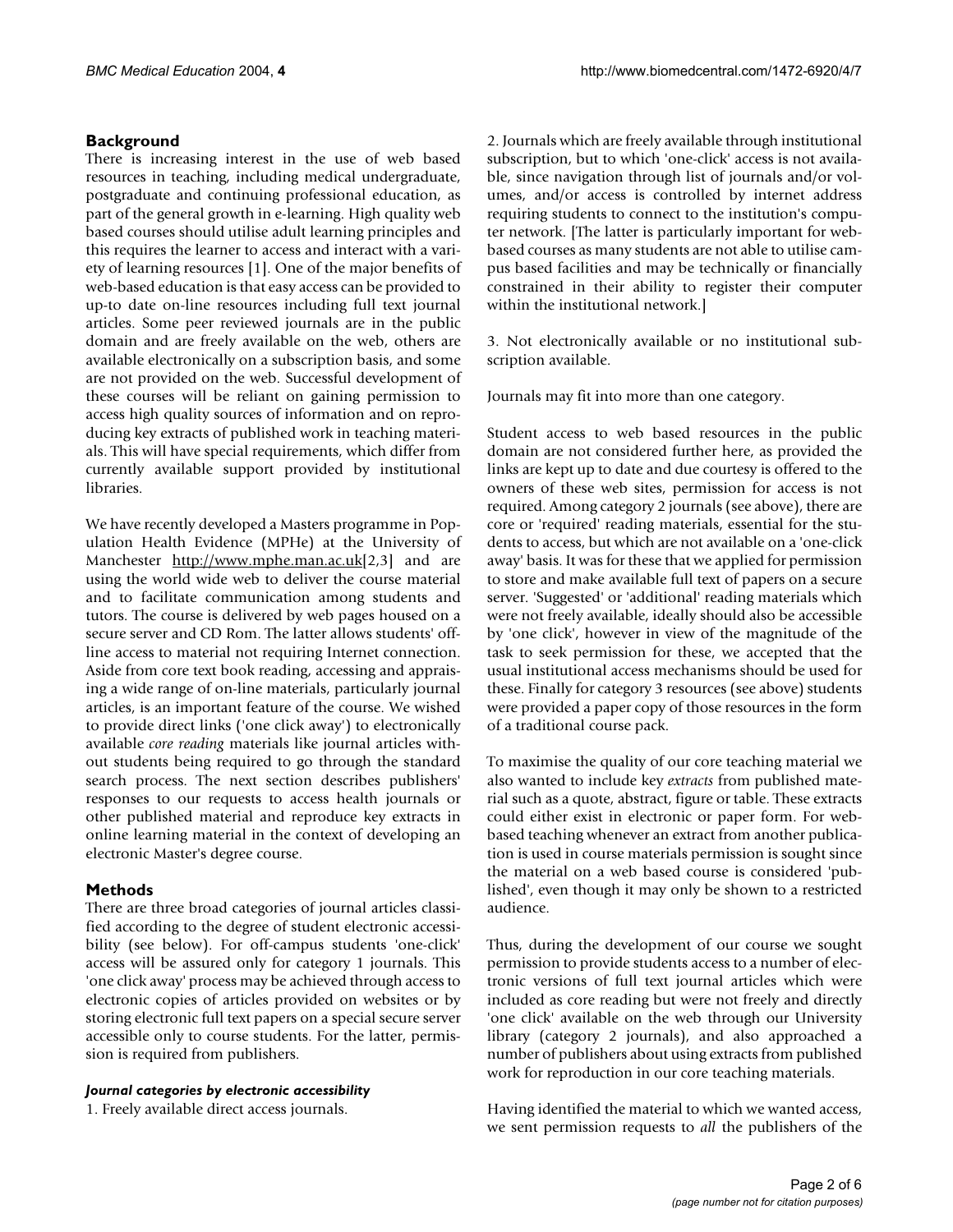<span id="page-2-0"></span>**Table 1: Response by publisher to request to provide access to Pdf articles or extracts Pdf electronic articles were stored on a secure server accessed by a link (URL) that was password-protected. Extracts include quotes, diagrams, figures and tables. Both the URL and the extracts were to be included in password protected web pages and the course CD-ROM. Figures in brackets refer to numbers of publishers.**

|                     | <b>Number of requests (publishers)</b> | Permission, no fee | <b>Refused</b> | Fee requested | No response |
|---------------------|----------------------------------------|--------------------|----------------|---------------|-------------|
| <b>Pdf articles</b> | 67(16)                                 | 50 (8)             | 8(6)           | 7 (I)         | 2(1)        |
| <b>Extracts</b>     | 105(35)                                | 84 (20)            | 4(3)           | 4(2)          | 13(11)      |
| Total               | 172 (43)                               | 134 (23)           | 12(8)          | II (3)        | 15(12)      |

Note: Further detailed information is available on request from the corresponding author.

required material. For journal articles from category two, which constituted core reading and were from journals for which our institution had paid a subscription, we requested permission to store an electronic version (Pdf) on a secure password protected server to which only course students and staff had access. For extracts from published work we wished to replicate and source in our teaching material, we sought permission to reproduce the extracts in materials stored on the secure server and provided to students on CD ROMs.

The following results section distinguishes these two distinct permission request categories by classifying them as Pdf and extracts respectively. Publishers were contacted directly by phone, e-mail (by means of a dedicated permissions, individual or general address), fax or on-line electronic submission form.

# **Results**

Of 16 publishers contacted for permission to provide free access to a full text article, 8 agreed, as did 20 of the 35 publishers from whom permission was sought to include quotes or extracts. Table [1](#page-2-0) indicates that we were given permission to provide free access to 50 of the 67 full-text articles (75%) and 84 of the 105 quotes or extracts (80%) for which permission was requested. For the remainder, either permission was refused or a fee was requested. The fees requested ranged from 50 p per student to £15 per student.

Some publishers also asked for authors to be contacted directly, some gave permission for the use of materials on CD-ROM but not on a secure server, and one offered access to their own server (for a fee) as they were unwilling for the Pdf to be stored on the secure University server. Publishers also differed in their instructions about how to cite their material, with some requesting additional information such as a link to their home page or the inclusion of their logo.

There was considerable variation in publishers' response times, ranging from within a day to over six months. Type of request (Pdf or extracts) or publication from which the material was quoted e.g. book, journal, web pages, had little impact on response time. Similarly, the different methods of contact (email, phone, fax, or on-line request) did not seem to determine response time. However, publishing houses with a well defined web site and a designated permissions section within the organisation were more likely to respond within days.

The proportion of 'successful' responses increased for later requests, as we learned which publishers would be unlikely to be helpful and chose alternative teaching examples from those we knew were accommodating.

The following is a discussion of what we perceive to be implications of this variation in response which are imperative for both developers of educational web-based courses and publishers.

# **Discussion**

# *Copyright legislation and ease of obtaining permission*

The response of publishers to our permissions was highly variable and sometimes restrictive through refusing permission or charging fees. The issue of permission for different types of material is contentious. For instance, abstracts are often freely available through many bibliographic and referencing databases such as Pub Med, but strict interpretation of the law would suggest their duplication requires permission as they arguably represent a substantial part of the body of work. Although we did request permission for all extracts, this may have been beyond legal requirements and the University is currently seeking advice as to what extent this is required in the future. Disagreement over the legal requirement is mainly due to subjective terminology within the 'fair dealing' provision of the copyright law. Interpretation of 'fair dealing' [4] legislation clearly varied between publishers, for example some allowed permission from extracts of less than 150 words whilst others requested substantive fees (over £10 per student) to quote small amounts of text i.e. succinct sentence composed of 15 words. We appreciate that publishers have to cover costs incurred for publishing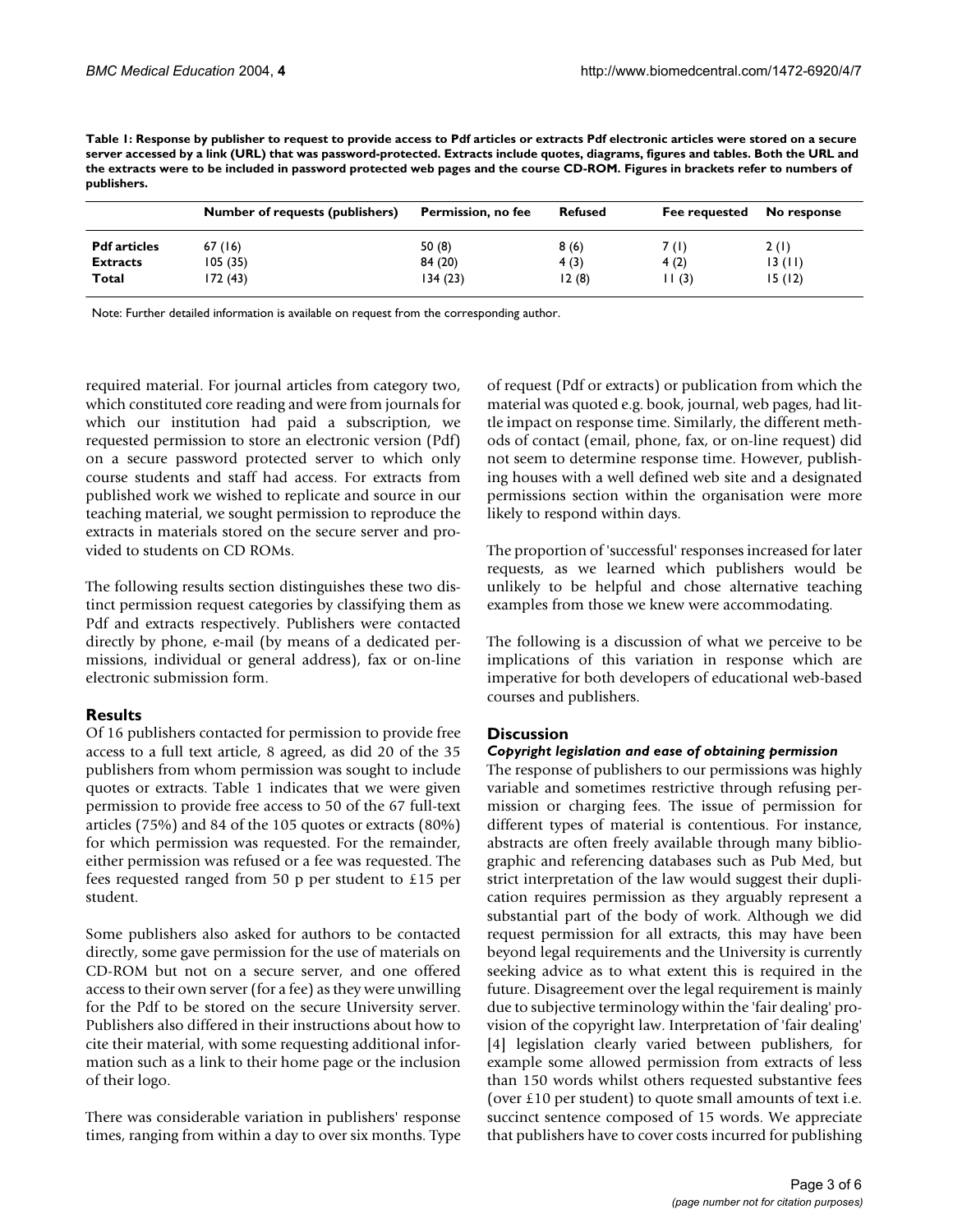material and that producing material in electronic format is likely to have increased costs. However, we would have expected publishers to have 'factored in' these additional costs when establishing annual subscription charges as have the retail store Next who raised their directory catalogue subscription fee after introducing a CD ROM version concurrent with their traditional paper format. A recent Guardian article report substantial increases in journal subscription prices in latter years [5]. Furthermore, some of the fees requested seemed excessive, inflated greatly above current recommendations of 5 p per page per student by the Copyright Licensing Agency's (CLA) [6]. This is likely to be of interest to authors who provide their intellectual work freely for publishers to disseminate to the wider academic community. Ideally, from our perspective, we would like higher educational libraries electronic journal subscriptions to either enable a method to allow simple access to individual articles or if this is not possible the ability to store on the institutions secure server a copy for password protected access by students without incurring additional charges. We recognise that both publishers and institutional libraries work extremely hard when negotiating at protecting each party's interests and to restrict abusive practices but hope that it does not inhibit the future achievement of such agreements.

#### *Incurred resource costs*

The procedure to procure permission from publishers utilised valuable resources and was costly not only in financial expenditure but also the associated time allocation for both parties. Many of the larger publishers have designated individuals or sections that are responsible for responding to and granting copyright permission requests. However, in many instances it took us considerable research to locate an appropriate individual/section and find the correct contact details within the publishing house. Much of this could be reduced by clearly signposted permissions sections on web sites, often a first port of call for eliciting information. When amalgamating the total number of communications (approximately 400 for 173 requests) that took place for these permission requests they give a good indication of the considerable time and monetary outlay incurred by both parties which are not immediately apparent particularly as they often utilise existing resources. Furthermore, permission is often grated for one year so this process will be repeated on an annual basis. Much of these resource costs could be minimised for both parties if publishing houses would openly and clearly state, on their web sites and/or publishing material, their current permissions policy for various requests (including teaching purposes) along with contact details for these requests.

Where we were not given permission to provide student access to core teaching material via a secure web site and we could not identify suitable alternatives that were electronically available, we had to send these papers or extracts out in the form of photocopied course packs (consistent with the Copyright Licensing Agency's (CLA) agreement on photocopying [6]). Course packs consisting of photocopied readings can be provided to higher education students unless the material is not covered by the CLA higher education reproduction agreement. This includes any material on the CLA's list of excluded categories, excluded works or material that is greater than 5% (or equivalent) of the complete body of work. The institution bears the costs of photocopying, postage and package of the course pack to the registered students. However, institutional members are not required to pay any additional fees above those already paid by the institution as part of their agreement. The CLA Higher Education Digitisation Agreement differs in that there is only a recommended fee of 5 p per page per copy, in reality though our survey results demonstrate that publishing firms levy considerably higher charges (at least 10 times) than those suggested by the CLA. Despite the best efforts of the CLA, current copyright agreements makes publishing web based teaching material problematic. The difference between pricing recommendations and the prohibitive prices actually levied by some publishers do not bode well for future web based teaching. If publishing firms were to follow the recommended fees proposed by the CLA then institutions would have a greater capacity to *realistically* budget for the likely permission fees when developing web based courses.

As suggested by one of the publishers, it may be more effective for them to offer access to their own server than replicating material on the servers of multiple individual universities at a fee. Given the set-up costs this is understandable although the issue of fees will remain to be solved when universities already pay substantial subscription costs to publishers for electronic versions of journals and within individual departments student numbers may not justify the required expense. Other suggestions by publishers such as controlling by student IP address are not practical for web-based courses where the students may be accessing material from a variety of differing locations. Publishers may have been forthcoming if it was technically possible to generate electronic versions that prevent the printing of material by students. However, this seems to contradict the current higher education digitisation agreement [6] which allows for the printing and storing of a copy for personal use, and could explain why it was not offered.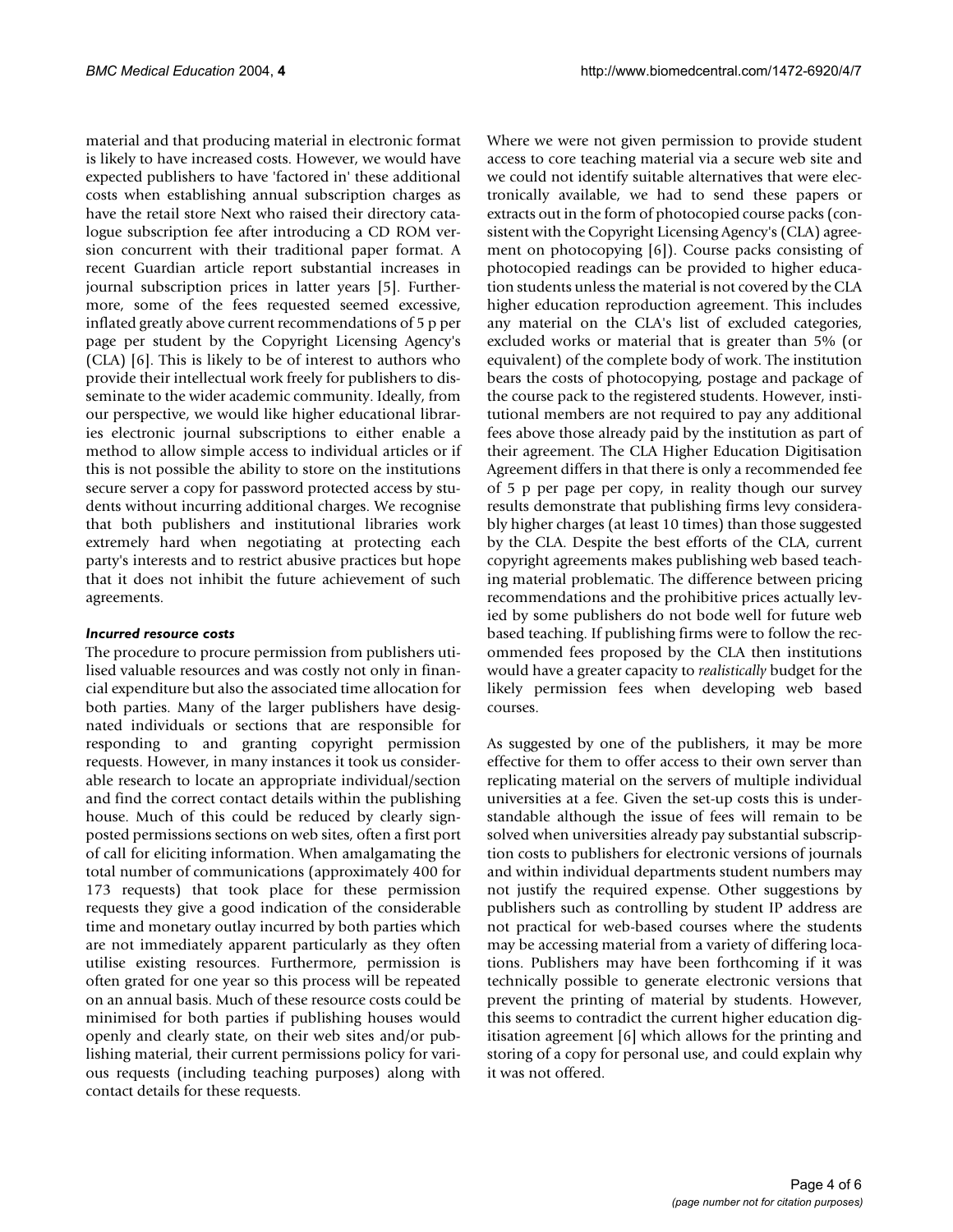#### *Predisposition towards available on-line resources*

The variation in access to on-line material for educational purposes may introduce bias in medical education, as there may be a tendency for web-based courses providers and universities to favour readily available "one click" resources. The dissemination of original research may therefore be disadvantaged by factors other than its' intrinsic validity and medical or public health relevance. We demonstrated this effect by tending to avoid material from publishers from whom we would anticipate poor response to our requests, based on our early experience. A similar "Full Text On Line" bias that can threaten the visibility of research has been described previously [7]. There are also anecdotal suggestions that authors may prefer to submit to journals that have free direct on-line access to ensure their work is being disseminated to a wide audience. Therefore, publishers that insist in charging excessive fees for accessing individual journals may cause distortions in the academic publication market.

The BMJ has led the medical world in providing full text public access to its journal articles, although the same publisher has a more restrictive policy for other medical journals. Importantly, the BMJ has experienced a steep rise in its impact factor over recent years, which the journal attributes to its "free web access" policy [8]. With the recent announcement that it is shortly to make a charge for access [8] time will tell whether this will have a negative impact on its impact factor.

A number of initiatives have been made to improve access to published research. Organisations, such as HERON, have been established to help academic institutions to provide online access to student readings [9]. However, only a small proportion of HE institutions currently subscribe to the service and we have no experience of its use. As publishers The Public Library of Science (PLoS) [10,11], and Biomed Central [12] charge submission fees, but offer electronic publication of a number of journals, with copyright being held by the authors, not the journal. Direct links to each specific journal piece ensures open access to individual articles to anyone on the Internet via the direct web address thus negating the need to request copyright. The Budapest Open Access Initiative aims to promote open access to peer-reviewed journal literature [13]. The scholarly publishing and academic resources coalition (SPARC) "serves as a catalyst for action, helping to create systems that expand information dissemination and use in a networked digital environment while responding to the needs of scholars and academe"[14]. Nature has joined the debate [15]. After the experiences encountered during this process we encourage and support such initiatives, hoping they prove successful in their worthy goals. Positive media attention [5] should benefit and disseminate information about these initiatives to a

wide audience, increasing general acceptance and use amongst the academic community.

# **Conclusions**

Due to restrictions imposed by some publishers there was reduced access for students to relevant literature, despite the excellent support provided by the University Library, which is committed to being in forefront of the provision of electronic academic literature. A great deal of time by the course developers was also dedicated to securing permission from other publishers. Institutions developing web-based courses should benefit from being aware of some of the problems that we encountered. The variation in the response of publishers, and the problems of accessibility of material on an electronic course, suggest that medical publishers should re-consider their policies on access to their materials for educational purposes. Publishers of medical research should agree common policies and remove unnecessary restrictions and delays such that process is streamlined and that material can be made available in a similar way to providing hard copies through use of secure servers for Pdf (subject to agreement over appropriate security safeguards to prevent distribution beyond course members). Publishers should also examine the appropriate response to requests for access to this material in the context of educational activities.

Web-based learning is expected to expand over the next few years, especially in medical education [16]. Our experiences have immediate relevance to all providers of webbased teaching since these developments will be severely limited unless the issues related to granting permission to on-line resources are quickly resolved.

# **Summary**

• Easy access to on-line published material is important for high quality web based education

• In developing a web based Masters course in Public Health we noted a large variation, and numerous restrictions, in responses by publishers to requests for secure restricted access to on-line material

• Permission for free access was offered by 8 of 16 publishers for full text articles and 20 of 35 publishers for quotes or abstracts on request

• Publishers of medical literature should agree common policies and remove unnecessary restrictions on educational institutions to provide secured direct access of online learning material

# **Competing interests**

None declared.